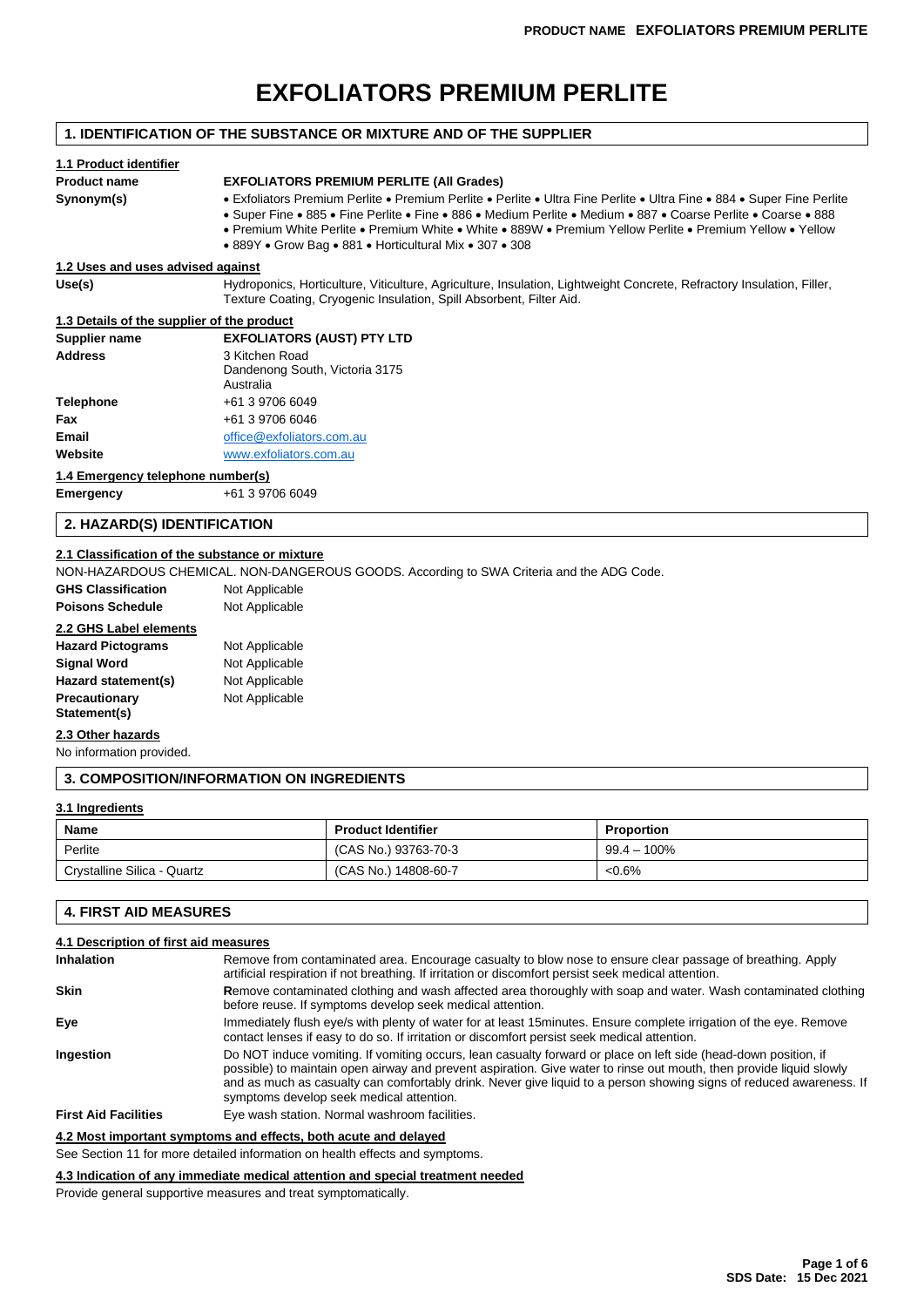# **5. FIRE-FIGHTING MEASURES**

#### **5.1 Extinguishing media**

Use extinguishing media suitable for surrounding environment.

#### **5.2 Special hazards arising from the substance or mixture**

Non-combustible material. Not considered a fire risk.

# **5.3 Advise for firefighters**

| Firefighting             | Alert Fire Brigade and advise location and nature of hazard. Product is not combustible. No special firefighting |
|--------------------------|------------------------------------------------------------------------------------------------------------------|
| instructions             | procedures required. Use firefighting procedures suitable for surrounding area.                                  |
| <b>Protection during</b> | Fire fighters should wear appropriate protective equipment and self-contained breathing                          |
| Firefighting             | apparatus (SCBA)                                                                                                 |

# **5.4 HAZCHEM code**

None allocated

# **6. ACCIDENTAL RELEASE MEASURES**

#### **6.1 Personal precautions, protective equipment and emergency procedures**

| General measures            | Avoid breathing dust. Use in well-ventilated area. Handle in accordance with good industrial hygiene and safety<br>practices. |
|-----------------------------|-------------------------------------------------------------------------------------------------------------------------------|
| <b>Protective equipment</b> | Wear Personal Protective Equipment (PPE) as detailed in Section 8 of the SDS.                                                 |
| <b>Emergency procedure</b>  | Evacuate all unnecessary personnel. Increase ventilation.                                                                     |

#### **6.2 Environmental precautions**

Perlite is inert and is not expected to present a hazard to the environment. Prevent product from entering drains and waterways. If contamination of waterways occurs, contact the Environmental Protection Authority (EPA).

#### **6.3 Methods and materials for containment and cleaning up**

Contain spillage immediately. Vacuum or wet sweep spilled material to avoid generating dust. Collect and transfer material to a suitable container for reuse or disposal. Use absorbent paper dampened with water to pick up remaining material. Wash surfaces well with soap and water. Dispose of in accordance with federal, EPA and state regulations.

#### **6.4 References to other sections**

See Sections 8 and 13 for exposure controls and disposal.

# **7. HANDLING AND STORAGE**

#### **7.1 Precautions for safe handling**

Avoid generation of dust. Use smallest possible amounts in designated areas with adequate ventilation. Have emergency equipment (for fires, spills, leaks, etc.) readily available. Before use carefully read the product label. Use of safe work practices are recommended to avoid inhalation and eye or skin contact. Observe good personal hygiene, including washing hands before eating, drinking, and smoking or using toilet facilities. Prohibit eating, drink and smoking in contaminated areas.

## **7.2 Conditions for safe storage, including any incompatibilities**

| <b>Storage conditions</b> | Store in a cool, dry, well-ventilated area, out of direct sunlight and moisture. Store away from water, foodstuffs and<br>incompatible materials. Ensure containers are adequately labelled, protected from physical damage and sealed when<br>not in use.                                    |
|---------------------------|-----------------------------------------------------------------------------------------------------------------------------------------------------------------------------------------------------------------------------------------------------------------------------------------------|
| Storage container         | Multi-ply paper bag with sealed plastic liner or heavy gauge plastic bag.<br>NOTE: Bags should be stacked, blocked, interlocked, and limited in height so that they are stable and secure against<br>sliding or collapse. Check that all containers are clearly labelled and free from leaks. |
| Incompatible<br>materials | Strong alkali, hydrogen fluoride (HF), sodium hydroxide (NaOH), strong acids, mineral acids and reducing agents.                                                                                                                                                                              |

## **7.3 Specific end use(s)**

See Section 1 of SDS for further information.

# **8. EXPOSURE CONTROLS/PERSONAL PROTECTION**

#### **8.1 Control parameters**

#### **Occupational Exposure Limits (OEL)**

| <b>Material Name</b>        | <b>TWA</b>            | <b>STEL</b>   | Peak          | <b>Notes</b> |
|-----------------------------|-----------------------|---------------|---------------|--------------|
| Perlite                     | 10 mg/mª              | Not Available | Not Available | (a)          |
| Crystalline Silica - Quartz | $0.05 \text{ mg/m}^3$ | Not Available | Not Available |              |

(a) This value is for inhalable dust containing no asbestos and < 1% crystalline silica.

**Biological limits** No biological limit values have been allocated for this material.

#### **8.2 Exposure controls**

**Appropriate** Use in well ventilated area. Local exhaust ventilation should be used to prevent excessively dusty conditions and to **engineering controls** maintain dust levels below exposure limits. Work areas should be cleaned regularly by wet sweeping or vacuuming.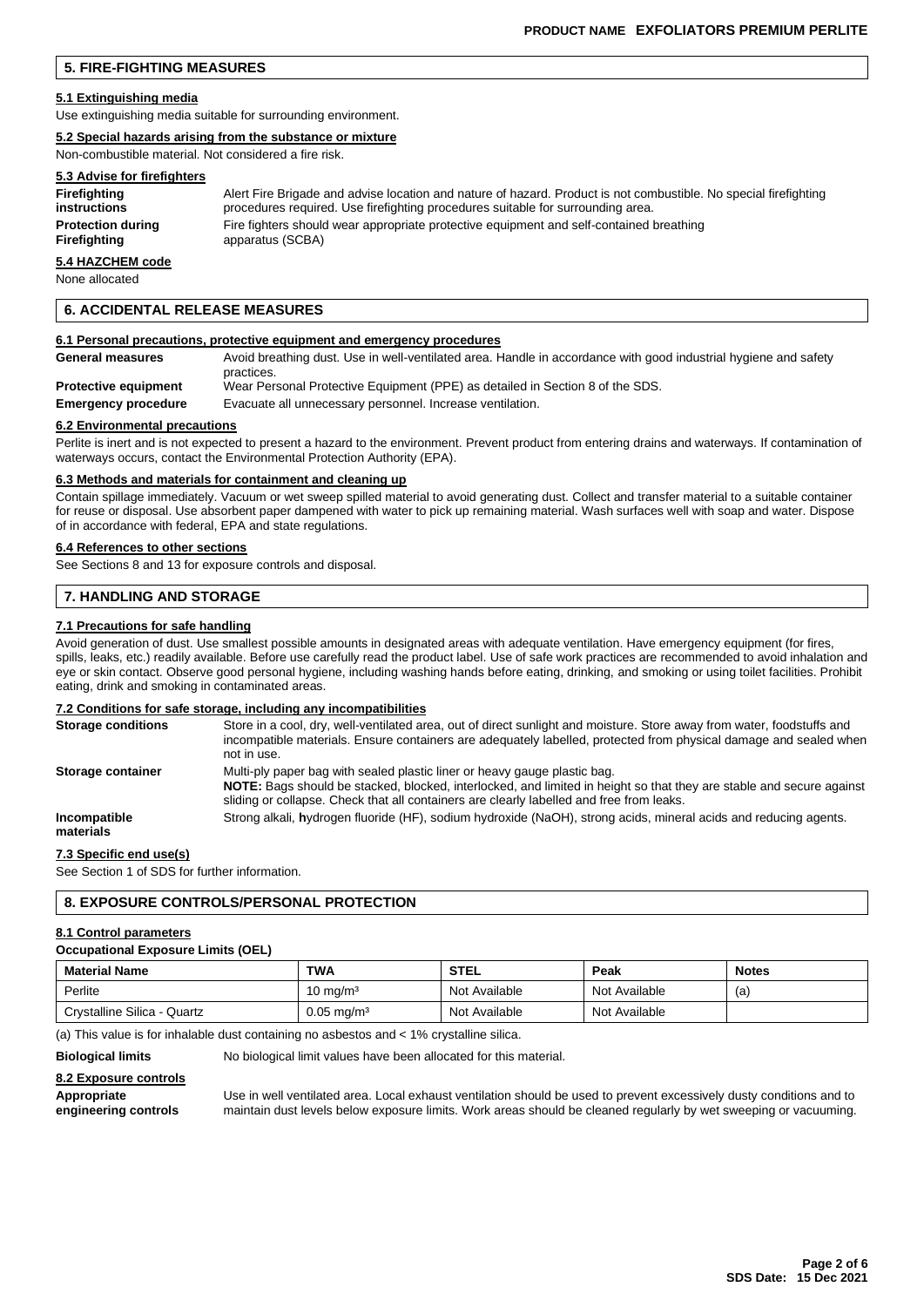## **PRODUCT NAME EXFOLIATORS PREMIUM PERLITE**



# **9. PHYSICAL AND CHEMICAL PROPERTIES AND SAFETY CHARACTERISTICS**

# **9.1 Information on basic physical and chemical properties**

| Soluble in hot concentrated alkali and Hydrogen Fluoride (HF) |
|---------------------------------------------------------------|
| Moderately soluble (<10%) in 1N Sodium hydroxide (NaOH)       |
|                                                               |
|                                                               |
|                                                               |
|                                                               |
|                                                               |
|                                                               |
|                                                               |
|                                                               |
|                                                               |
|                                                               |
|                                                               |
|                                                               |
|                                                               |

# **10. STABILITY AND REACTIVITY**

# **10.1 Reactivity**

Stable under normal conditions.

#### **10.2 Chemical stability**

Stable under normal ambient and anticipated storage and handling conditions of temperature and pressure.

#### **10.3 Possibility of hazardous reactions**

Hazardous polymerization not expected to occur.

#### **10.4 Conditions to avoid**

Avoid dust generation.

#### **10.5 Incompatible materials**

Strong alkali, **h**ydrogen fluoride (HF), sodium hydroxide (NaOH), strong acids, mineral acids and reducing agents.

#### **10.6 Hazardous decomposition products**

Reacts with Hydrofluoric Acid to form toxic silicon tetra fluoride gas.

# **11. TOXICOLOGICAL INFORMATION**

#### **11.1 Likely routes of exposure**

Inhalation, skin contact and eye contact. Exposure by ingestion (swallowing) is not expected to occur.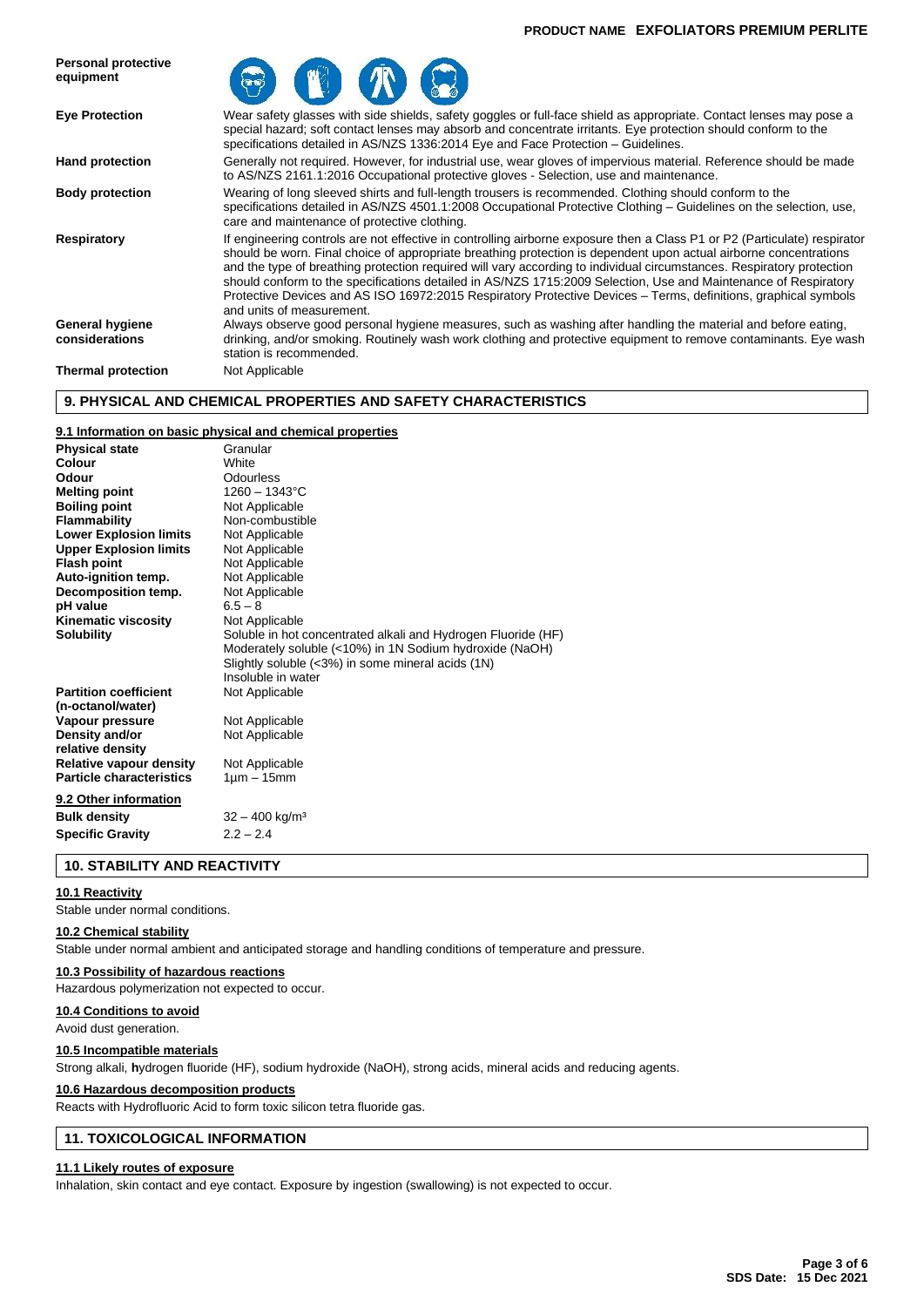# **PRODUCT NAME EXFOLIATORS PREMIUM PERLITE**

# **11.2 Symptoms related to the physical, chemical and toxicological characteristics**

| <b>Inhalation</b> | Inhalation of airborne dust may cause irritation to the mucous membrane and upper airways. Symptoms can include<br>coughing, sneezing and breathing difficulties. Repeated exposure to respirable silica may result in pulmonary fibrosis<br>(silicosis). Silicosis is a fibronodular lung disease caused deposition in the lungs of fine respirable particles of<br>crystalline silica. Principal symptoms of silicosis are coughing and breathlessness. |
|-------------------|-----------------------------------------------------------------------------------------------------------------------------------------------------------------------------------------------------------------------------------------------------------------------------------------------------------------------------------------------------------------------------------------------------------------------------------------------------------|
| <b>Skin</b>       | Prolonged contact with skin may cause irritation resulting in redness and itching. People with pre-existing skin<br>conditions, such as dermatitis, should take extra care so as not to exacerbate the condition.                                                                                                                                                                                                                                         |
| Eve               | Contact with eyes may cause mechanical irritation resulting in redness, lacrimation and pain. May cause mild<br>abrasion.                                                                                                                                                                                                                                                                                                                                 |
| Ingestion         | Ingestion of large amounts may cause gastrointestinal disturbances. Symptoms can include nausea, vomiting and<br>abdominal pain.                                                                                                                                                                                                                                                                                                                          |

# **11.3 Toxicological effects from short and long term exposure**

| <b>Acute toxicity</b>                    | Carcinogenicity              |  |
|------------------------------------------|------------------------------|--|
| <b>Skin corrosion/irritation</b>         | <b>Reproductive toxicity</b> |  |
| Serious eye damage/irritation            | (STOT) – single exposure     |  |
| <b>Respiratory or skin sensitization</b> | (STOT) – repeated exposure   |  |
| Germ cell mutagenicity                   | <b>Aspiration hazard</b>     |  |

*Legend:*

**-** *Data available but does not fill the criteria for classification*

*- Data required to make classification available*

*- Data not available to make classification* $\oslash$ 

# **12. ECOLOGICAL INFORMATION**

## **12.1 Toxicity**

No data available for this material.

# **12.2 Persistence and degradability**

No data available for this material.

# **12.3 Bio accumulative potential**

No data available for this material.

# **12.4 Mobility in soil**

No data available for this material.

# **12.5 Other adverse effects**

No data available for this material.

# **13. DISPOSAL CONSIDERATIONS**

#### **13.1 Disposal**

Reuse or recycle where possible. Dispose of to an approved landfill. Dispose of in accordance with federal, EPA and state regulations.

# **14. TRANSPORT INFORMATION**

## **NOT CLASSIFIED AS A DANGEROUS GOOD BY THE CRITERIA OF THE ADG, IMDG OR IATA CODE**

|                           | <b>LAND TRANSPORT</b><br>(ADG) | <b>SEA TRANSPORT</b><br>(IMDG) | <b>AIR TRANSPORT</b><br>(ICAO-IATA / DGR) |
|---------------------------|--------------------------------|--------------------------------|-------------------------------------------|
| 14.1 UN Number            | Not Regulated                  | Not Regulated                  | Not Regulated                             |
| 14.2 Proper Shipping Name | Not Regulated                  | Not Regulated                  | Not Regulated                             |
| 14.3 DG Class             | Not Regulated                  | Not Regulated                  | Not Regulated                             |
| 14.4 Packing Group        | Not Regulated                  | Not Regulated                  | Not Regulated                             |

#### **14.5 Environmental hazards**

No data is available for this material.

#### **14.6 Transport in bulk (according to Annex II of MARPOL 73/78 and the IBC Code)**

Not regulated

#### **14.7 Special precautions for user**

**HAZCHEM code** None allocated

# **15. REGULATORY INFORMATION**

# **15.1 Safety, health and environmental regulations/legislation specific for the product**

| Poison schedule        | A poison schedule number has not been allocated to this product using the criteria in the Standard for the Uniform<br>Scheduling of Medicines and Poisons (SUSMP). |  |  |  |  |
|------------------------|--------------------------------------------------------------------------------------------------------------------------------------------------------------------|--|--|--|--|
| <b>Classifications</b> | SWA (Safework Australia) criteria is based on the Globally Harmonised System (GHS) of Classification and Labelling<br>of Chemicals.                                |  |  |  |  |
| Inventory listing(s)   | <b>AUSTRALIA: AICS (Australian Inventory of Chemical Substances)</b><br>All components are listed on AICS, or are exempt.                                          |  |  |  |  |
|                        | <b>AUSTRALIA: HCIS (Hazardous Chemical Information System)</b><br>All components are listed on HCIS, or are exempt.                                                |  |  |  |  |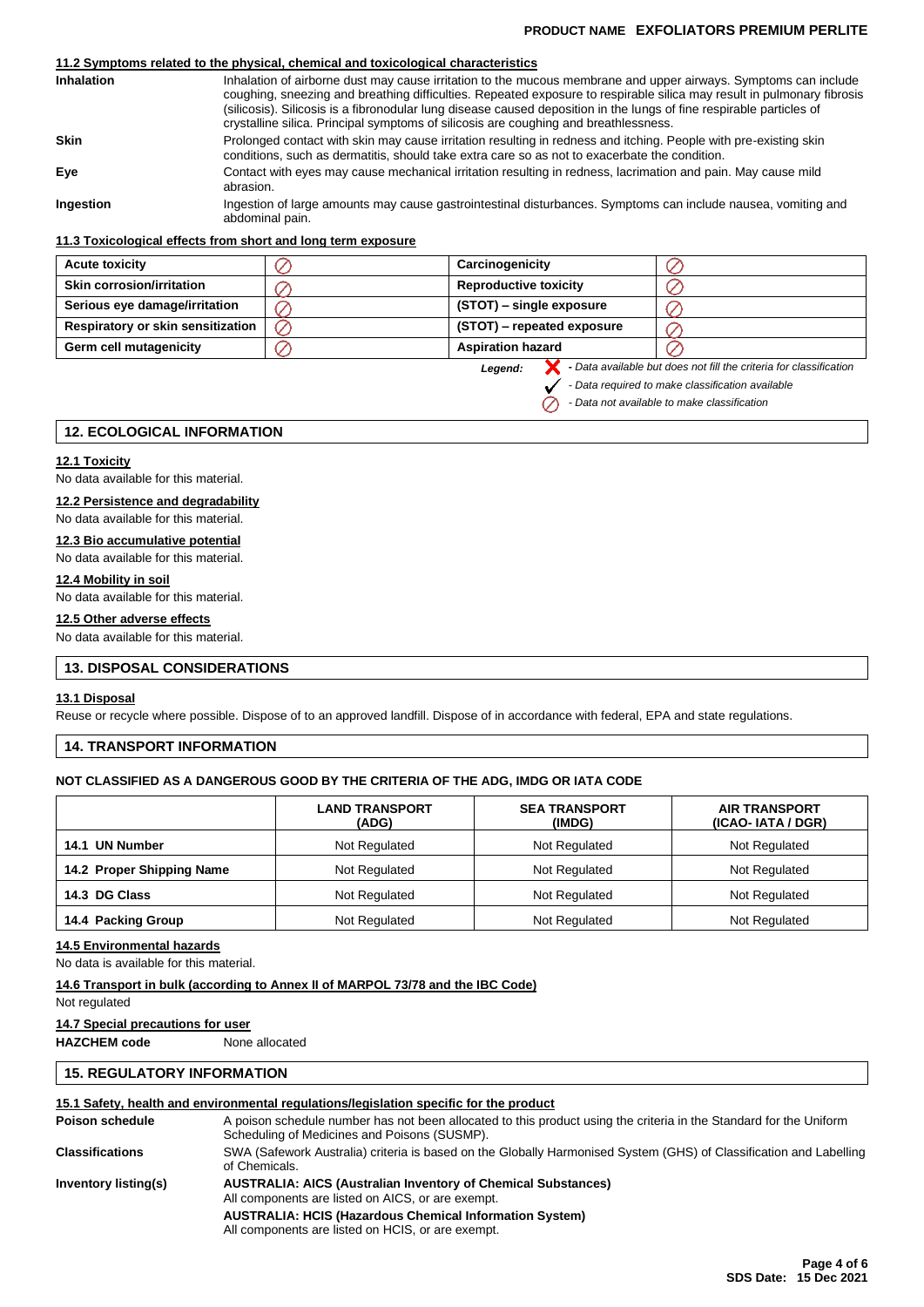| <b>16. OTHER INFORMATION</b>                                                                                                                                                                                                  |                                                                                                                                                                                                                                                                                                                                                                                                                                                                                                                                                                                                                                                                                                                                                                                                                                                                                                                                                                                                                                                                                                                                                                                                                                                                                                                                                                |  |  |  |  |  |  |
|-------------------------------------------------------------------------------------------------------------------------------------------------------------------------------------------------------------------------------|----------------------------------------------------------------------------------------------------------------------------------------------------------------------------------------------------------------------------------------------------------------------------------------------------------------------------------------------------------------------------------------------------------------------------------------------------------------------------------------------------------------------------------------------------------------------------------------------------------------------------------------------------------------------------------------------------------------------------------------------------------------------------------------------------------------------------------------------------------------------------------------------------------------------------------------------------------------------------------------------------------------------------------------------------------------------------------------------------------------------------------------------------------------------------------------------------------------------------------------------------------------------------------------------------------------------------------------------------------------|--|--|--|--|--|--|
| <b>Additional information</b>                                                                                                                                                                                                 |                                                                                                                                                                                                                                                                                                                                                                                                                                                                                                                                                                                                                                                                                                                                                                                                                                                                                                                                                                                                                                                                                                                                                                                                                                                                                                                                                                |  |  |  |  |  |  |
| PPE GUIDELINES:                                                                                                                                                                                                               | The recommendation for protective equipment contained within this report is provided as a guide only. Factors such<br>as method of application, working environment, quantity used, product concentration and the availability of<br>engineering controls should be considered before final selection of personal protective equipment.                                                                                                                                                                                                                                                                                                                                                                                                                                                                                                                                                                                                                                                                                                                                                                                                                                                                                                                                                                                                                        |  |  |  |  |  |  |
| <b>HEALTH EFFECTS FROM</b><br>EXPOSURE:                                                                                                                                                                                       | It should be noted that the effects from exposure to this product will depend on several factors including:<br>frequency and duration of use; quantity used; effectiveness of control measures; protective equipment used and<br>method of application. Given that it is impractical to prepare a report which would encompass all possible scenarios,<br>it is anticipated that users will assess the risks and apply control methods where appropriate.                                                                                                                                                                                                                                                                                                                                                                                                                                                                                                                                                                                                                                                                                                                                                                                                                                                                                                      |  |  |  |  |  |  |
| <b>Reference Materials</b>                                                                                                                                                                                                    |                                                                                                                                                                                                                                                                                                                                                                                                                                                                                                                                                                                                                                                                                                                                                                                                                                                                                                                                                                                                                                                                                                                                                                                                                                                                                                                                                                |  |  |  |  |  |  |
| / Sources for Data                                                                                                                                                                                                            | AS/NZS 1336:2014 Eye and Face Protection - Guidelines<br>AS/NZS 1715:2009 Selection, Use and Maintenance of Respiratory Protective Devices<br>AS/NZS 2161.1:2016 Occupational protective gloves - Selection, use and maintenance<br>AS/NZS 4501.1:2008 Occupational Protective Clothing – Guidelines on the selection, use, care and maintenance<br>AS ISO 16972:2015 Respiratory Protective Devices – Terms, definitions, graphical symbols and units of<br>measurement<br>Australian Code for the Transport of Dangerous Goods by Road and Rail (ADG Code)<br>Australian Inventory of Chemical Substances<br>Globally Harmonized System of Classification and Labelling of Chemicals (GHS)<br>Hazardous Chemical Information System (HCIS)<br>International Air Transport Association Dangerous Goods Regulations (DGR)<br>International Bulk Chemical Code (IBC Code)<br>MARPOL 73/78 Annex II Regulations for the Control of Pollution by Noxious Liquid Substances in Bulk<br>Perlite Institute, Inc.<br>Preparation of Safety Data Sheets for Hazardous Chemicals Code of Practice<br>Safe Work Australia<br>Standard for the Uniform Scheduling of Medicines and Poisons (SUSMP)<br>The International Maritime Dangerous Goods Code (IMDG Code)<br>The Work Health and Safety Act (WHS Act)<br>The Work Health and Safety Regulations (WHS Regulations) |  |  |  |  |  |  |
| <b>Abbreviations</b>                                                                                                                                                                                                          | Workplace Exposure Standards for Airborne Contaminants                                                                                                                                                                                                                                                                                                                                                                                                                                                                                                                                                                                                                                                                                                                                                                                                                                                                                                                                                                                                                                                                                                                                                                                                                                                                                                         |  |  |  |  |  |  |
|                                                                                                                                                                                                                               |                                                                                                                                                                                                                                                                                                                                                                                                                                                                                                                                                                                                                                                                                                                                                                                                                                                                                                                                                                                                                                                                                                                                                                                                                                                                                                                                                                |  |  |  |  |  |  |
| ADG Code<br><b>AICS</b><br>CAS No.<br><b>DGR</b><br><b>EPA</b><br>GHS<br><b>HAZCHEM Code</b><br><b>HCIS</b><br>HF<br>IATA<br><b>IBC Code</b><br><b>ICAO</b><br><b>IMDG Code</b><br>IMO.<br>kg/m <sup>3</sup><br><b>MARPOL</b> | Australian Code for the Transport of Dangerous Goods by Road and Rail<br>Australian Inventory of Chemical Substances<br>Chemical Abstract Service number - used to uniquely identify chemical compounds<br>Dangerous Goods Regulations<br><b>Environmental Protection Authority</b><br>Globally Harmonised System of Classification and Labelling of Chemicals<br>Emergency action code of numbers and letters which gives information to emergency services<br>Hazardous Chemical Information System (HCIS)<br>Hydrogen Fluoride<br>International Air Transport Association<br>International Bulk Chemical Code<br>International Civil Aviation Organisation<br>International Maritime Dangerous Goods Code<br>International Maritime Organisation<br>Kilograms per Cubic Metre<br>The International Convention for the Prevention of Pollution from Ships                                                                                                                                                                                                                                                                                                                                                                                                                                                                                                    |  |  |  |  |  |  |
| mg/m <sup>3</sup>                                                                                                                                                                                                             | Milligrams per Cubic Metre                                                                                                                                                                                                                                                                                                                                                                                                                                                                                                                                                                                                                                                                                                                                                                                                                                                                                                                                                                                                                                                                                                                                                                                                                                                                                                                                     |  |  |  |  |  |  |
| OEL                                                                                                                                                                                                                           | Occupational Exposure Limits                                                                                                                                                                                                                                                                                                                                                                                                                                                                                                                                                                                                                                                                                                                                                                                                                                                                                                                                                                                                                                                                                                                                                                                                                                                                                                                                   |  |  |  |  |  |  |
| рH                                                                                                                                                                                                                            | A numeric scale used to specify the acidity or basicity (alkalinity) of an aqueous solution.<br>Ranges from 0 (high acidity) to 14 (high alkalinity) with 7 being neutral.                                                                                                                                                                                                                                                                                                                                                                                                                                                                                                                                                                                                                                                                                                                                                                                                                                                                                                                                                                                                                                                                                                                                                                                     |  |  |  |  |  |  |
| PPE<br>SCBA<br><b>SDS</b><br><b>STEL</b><br><b>STOT</b><br><b>SUSMP</b><br>SWA<br>TWA<br><b>WHS</b>                                                                                                                           | Personal Protective Equipment<br>Self-Contained Breathing Apparatus<br>Safety Data Sheet<br>Short Term Exposure Limit<br>Specific Target Organ Toxicity<br>Standard for the Uniform Scheduling of Medicines and Poisons<br>Safe Work Australia<br>Time-Weighted Average<br>Work Health and Safety                                                                                                                                                                                                                                                                                                                                                                                                                                                                                                                                                                                                                                                                                                                                                                                                                                                                                                                                                                                                                                                              |  |  |  |  |  |  |